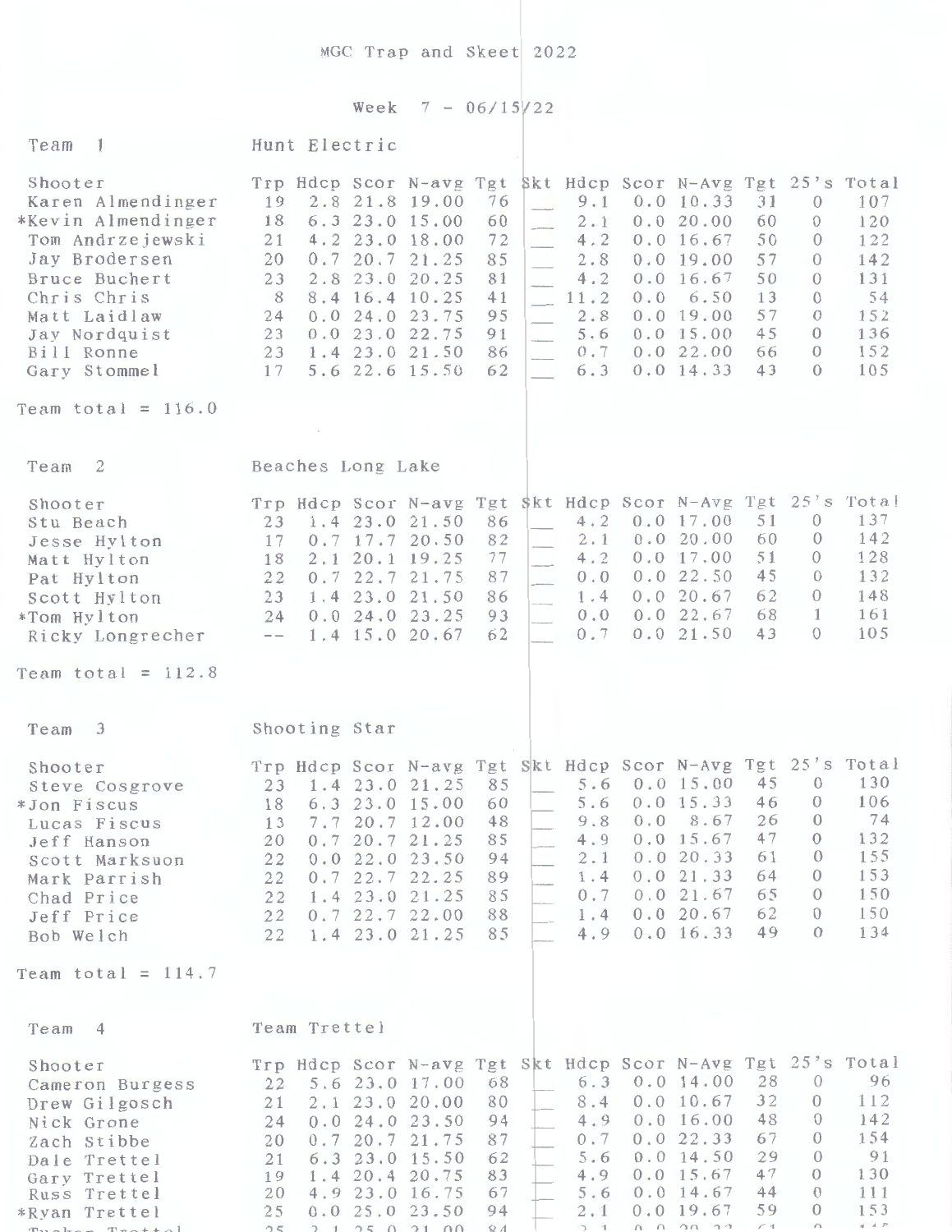Team total =  $120.0$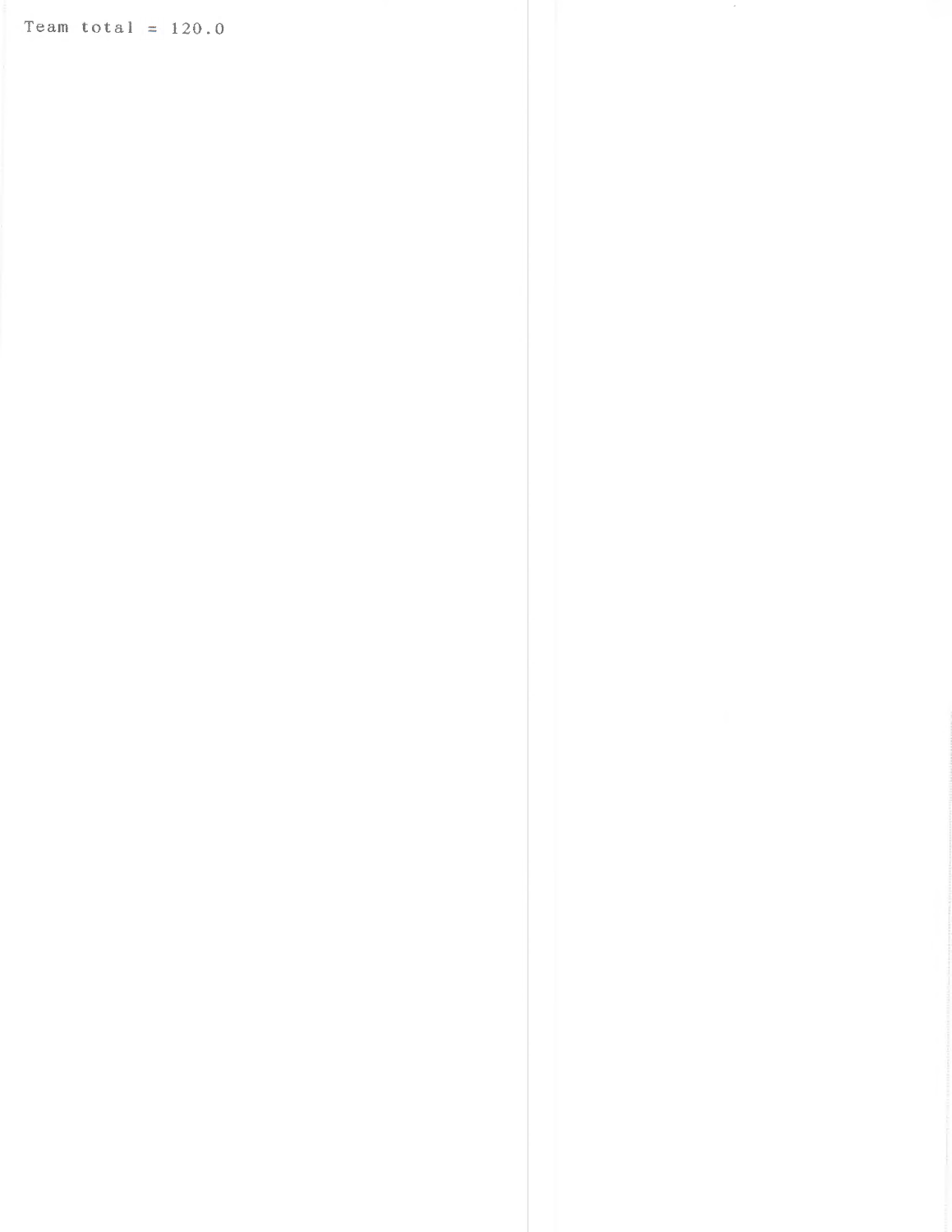MGC Trap and Skeet 2022

## Week  $7 - 06/15/22$

| Team 5                                                                                                                                                                                                               | North Country Tire                                                                                                                                                        |                                                                                                                                                                                                                       |                                                                       |                                                                                                                                          |                                                                                                                                                                                                                                                                                                                                |
|----------------------------------------------------------------------------------------------------------------------------------------------------------------------------------------------------------------------|---------------------------------------------------------------------------------------------------------------------------------------------------------------------------|-----------------------------------------------------------------------------------------------------------------------------------------------------------------------------------------------------------------------|-----------------------------------------------------------------------|------------------------------------------------------------------------------------------------------------------------------------------|--------------------------------------------------------------------------------------------------------------------------------------------------------------------------------------------------------------------------------------------------------------------------------------------------------------------------------|
| Shooter<br>Jarrod Baadsgaard<br>*John Baadsgaard<br>Tianna Baadsgaard<br>Caroline Cunningham<br>Jason Gray<br>Dylan Kleinsasser<br>Brian Norman<br>Nick Peterson<br>Chad Ramsey<br>Jim Riley<br>Team total = $114.5$ | Trp Hdcp Scor N-avg Tgt<br>20<br>1.4 21.4 20.75<br>20<br>21<br>14<br>22<br>23<br>21<br>0.0<br>2.8<br>18<br>19 3.5 22.5 18.00<br>15                                        | 3.5 23.0 18.50<br>74<br>83<br>2.8 23.0 19.50<br>78<br>55<br>$6.3$ 20.3 13.75<br>1.4 23.0 21.00<br>84<br>4.2 23.0 18.50<br>74<br>21.0 22.50<br>90<br>75<br>20.8 18.75<br>72<br>3.5 18.5 17.00<br>68                    | 4.2<br>4.2<br>12.6<br>10.5<br>4.9<br>4.9<br>5.6<br>10.5<br>4.9<br>2.8 | 0.0 17.33<br>0.0 17.00<br>0.0<br>4.67<br>0.0<br>8.00<br>0.0 16.00<br>0.0 16.00<br>$0.0$ 14.67<br>0.0<br>8.33<br>0.0 16.00<br>$0.0$ 18.67 | Skt Hdcp Scor N-Avg Tgt 25's Total<br>52<br>$\mathcal{O}$<br>126<br>51<br>134<br>$\theta$<br>14<br>92<br>$\Omega$<br>24<br>79<br>$\Omega$<br>48<br>$\bigcirc$<br>132<br>48<br>122<br>$\Omega$<br>44<br>134<br>$\Omega$<br>25<br>100<br>$\Omega$<br>32<br>104<br>$\Omega$<br>56<br>124<br>$\Omega$                              |
|                                                                                                                                                                                                                      |                                                                                                                                                                           |                                                                                                                                                                                                                       |                                                                       |                                                                                                                                          |                                                                                                                                                                                                                                                                                                                                |
| Team 6                                                                                                                                                                                                               | MBUSA                                                                                                                                                                     |                                                                                                                                                                                                                       |                                                                       |                                                                                                                                          |                                                                                                                                                                                                                                                                                                                                |
| Shooter<br>Bruce Halverson<br>*Scot Hopper<br>John Huser<br>Steve Klein<br>Kody Samuelson<br>Jim Vaughn<br>Jimmy Vaughn<br>Eric Wahl                                                                                 | $-- 0.015.0 0.00$<br>$1.4$ 15.0 20.67<br>$\frac{1}{2}$ and $\frac{1}{2}$<br>24<br>22<br>$\hspace{1.5cm} \cdots$ $\hspace{1.5cm} \cdots$<br>24<br>22<br>0.022.022.75<br>24 | $\overline{0}$<br>62<br>0.024.024.25<br>97<br>0.022.022.00<br>22<br>$0.0$ 15.0 23.00<br>46<br>0.024.023.00<br>92<br>91<br>86<br>1.4 24.0 21.50                                                                        | 0.0<br>0.0<br>0.0<br>2.1<br>4:2<br>2.8<br>5.6<br>1.4                  | 0.0<br>0.00<br>0.0<br>0.00<br>0.023.67<br>0.0 20.00<br>0.0 16.50<br>0.019.33<br>$0.0$ 14.67<br>0.0 20.67                                 | Trp Hdcp Scor N-avg Tgt Skt Hdcp Scor N-Avg Tgt 25's Total<br>$\overline{0}$<br>$\theta$<br>$\mathcal{O}$<br>62<br>$\overline{0}$<br>$\theta$<br>71<br>168<br>$\mathbf{1}$<br>20<br>42<br>$\Omega$<br>33<br>79<br>$\theta$<br>58<br>150<br>$\Omega$<br>44<br>135<br>$\theta$<br>62<br>148<br>$\Omega$                          |
| Team total = $116.0$                                                                                                                                                                                                 |                                                                                                                                                                           |                                                                                                                                                                                                                       |                                                                       |                                                                                                                                          |                                                                                                                                                                                                                                                                                                                                |
| $\overline{7}$<br>Team                                                                                                                                                                                               | Last of DOM                                                                                                                                                               |                                                                                                                                                                                                                       |                                                                       |                                                                                                                                          |                                                                                                                                                                                                                                                                                                                                |
| Shooter<br>*Rich Blaido<br>Richard C Blaido<br>Mark Colombo<br>Tony Colombo<br>Carter Kraus<br>Dave Krech<br>Nathan Nathan<br>Gordon Schue<br>Kent Stepan<br>Nick Svenddal                                           | 22<br>0.722.7<br>22<br>$9.1 \t15.0$<br>$\frac{1}{2}$<br>19<br>20<br>20<br>2.1<br>16<br>22<br>21                                                                           | 83<br>2.1 23.0 20.75<br>87<br>21.75<br>9.50<br>19<br>25<br>7.0 15.0 12.50<br>71<br>4.2 23.0 17.75<br>59<br>7.0 23.0 14.75<br>81<br>22.1 20.25<br>50<br>8.4 23.0 12.50<br>76<br>3.5 23.0 19.00<br>2.1 23.0 20.25<br>81 | 2.8<br>1.4<br>0.0<br>0.0<br>3.5<br>7.7<br>4.9<br>4.2<br>0.0<br>0.0    | 0.019.00<br>0.021.00<br>0.00<br>0.0<br>0.0<br>0.00<br>0.0 18.33<br>0.0 12.33<br>0.016.00<br>0.0 16.67<br>0.023.00<br>0.025.00            | Trp Hdcp Scor N-avg Tgt Skt Hdcp Scor N-Avg Tgt 25's Total<br>57<br>$\theta$<br>140<br>63<br>$\theta$<br>150<br>19<br>$\mathbf{0}$<br>$\theta$<br>25<br>$\theta$<br>$\Omega$<br>55<br>126<br>$\Omega$<br>37<br>96<br>0<br>48<br>129<br>$\theta$<br>100<br>50<br>$\Omega$<br>145<br>69<br>$\theta$<br>25<br>106<br>$\mathbf{1}$ |
| Team total = $115.0$                                                                                                                                                                                                 |                                                                                                                                                                           |                                                                                                                                                                                                                       |                                                                       |                                                                                                                                          |                                                                                                                                                                                                                                                                                                                                |
| Team 8                                                                                                                                                                                                               | No Plug Thugs                                                                                                                                                             |                                                                                                                                                                                                                       |                                                                       |                                                                                                                                          |                                                                                                                                                                                                                                                                                                                                |
| Shooter<br>Mike Buckman<br>Nick Nagel<br>Dan Osborne<br>Charles Porter<br>Harrison Porter<br>Max Porter                                                                                                              | 22<br>15<br>16<br>12<br>19<br>21                                                                                                                                          | 84<br>1.4 23.0 21.00<br>53<br>7.0 22.0 13.25<br>62<br>5.6 21.6 15.50<br>74<br>1.4 13.4 18.50<br>4.2 23.0 17.75<br>71<br>82<br>2.1 23.0 20.50                                                                          | 7.7<br>11.2<br>9.8<br>7.7<br>11.2<br>5.6                              | 0.011.50<br>0.0<br>7.00<br>9.00<br>0.0<br>0.011.67<br>0.0<br>6.50<br>$0.0$ 14.67                                                         | Trp Hdcp Scor N-avg Tgt Skt Hdcp Scor N-Avg Tgt 25's Total<br>107<br>23<br>$\Omega$<br>14<br>67<br>$\theta$<br>27<br>89<br>$\theta$<br>35<br>$\Omega$<br>109<br>13<br>$\theta$<br>84<br>44<br>$\Omega$<br>126                                                                                                                  |

x x

2.5.6.6.6.6.

 $i.e.$ 

 $4 - 25$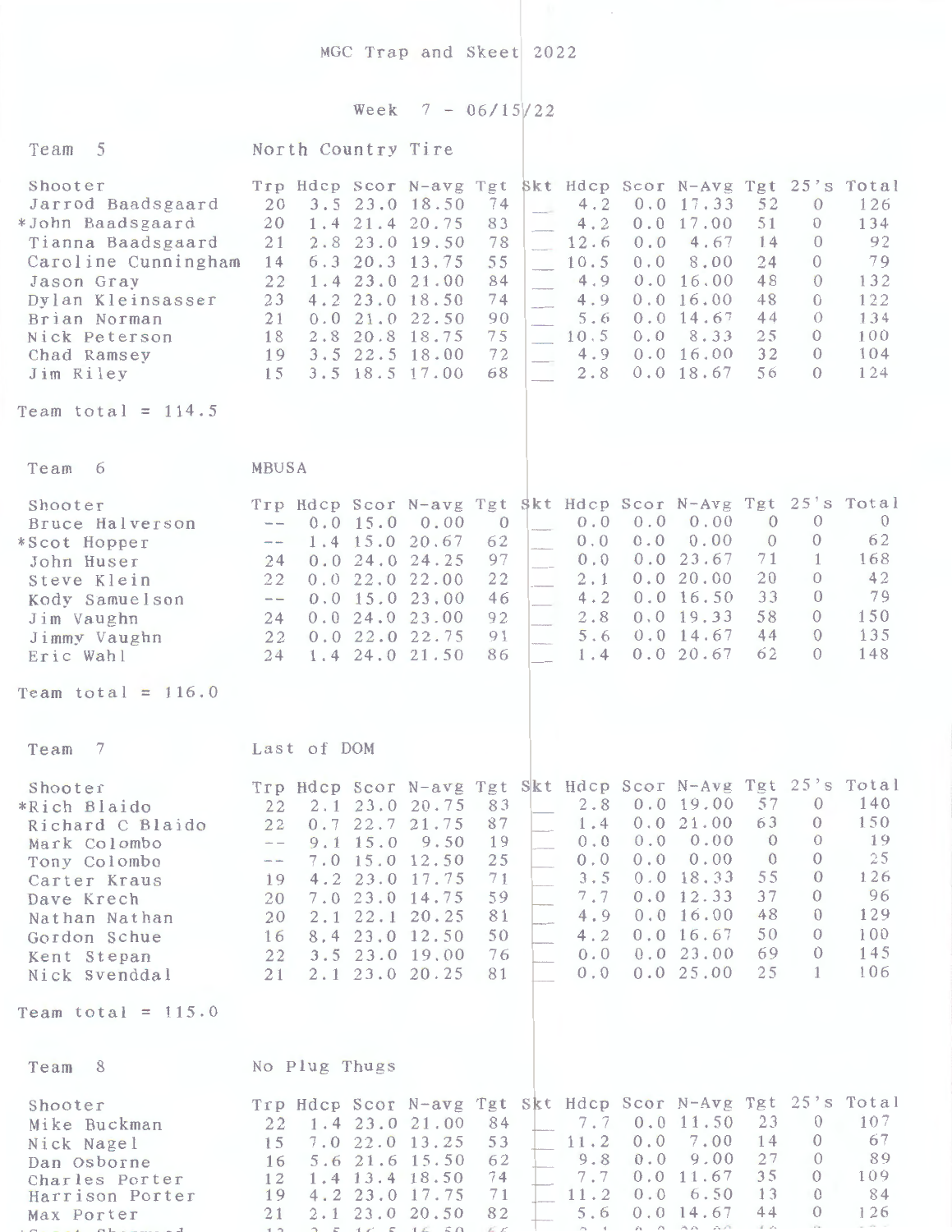Team total =  $112.6$ 

 $\label{eq:2.1} \frac{1}{\sqrt{2}}\int_{\mathbb{R}^3}\frac{1}{\sqrt{2}}\left(\frac{1}{\sqrt{2}}\right)^2\frac{1}{\sqrt{2}}\left(\frac{1}{\sqrt{2}}\right)^2\frac{1}{\sqrt{2}}\left(\frac{1}{\sqrt{2}}\right)^2\frac{1}{\sqrt{2}}\left(\frac{1}{\sqrt{2}}\right)^2.$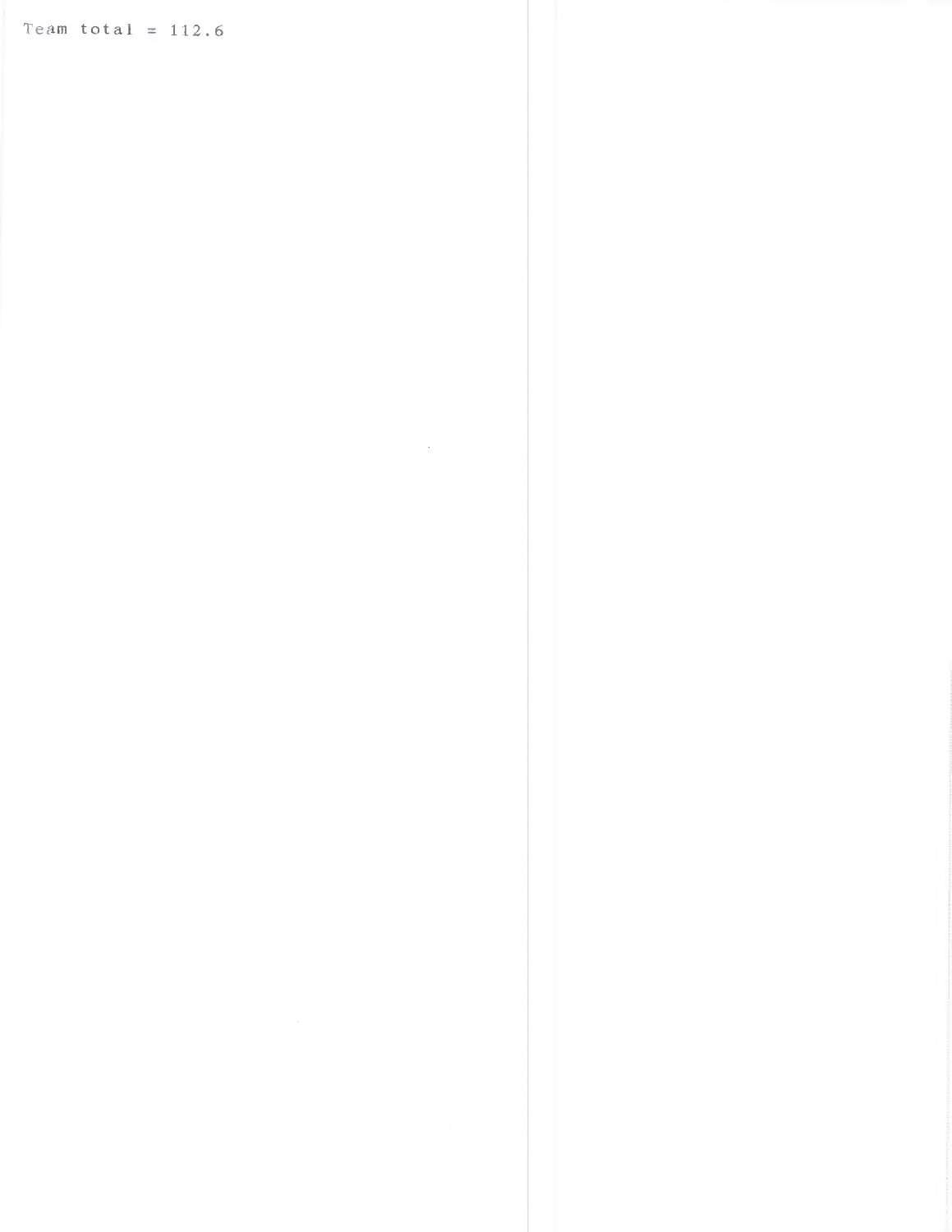MGC Trap and Skeet 2022

 $Week$  7 - 06/15/22 Pairings: 4 VS 7 6 VS l 8 VS 2 3 VS 5 Results for  $06/15/22$  Score Points Total Team 3 Shooting Star Team 1 Hunt Electric Team 4 Team Trettel Team 2 Beaches Long Lake Team 7 Last of DOM Team 5 North Country Tire Team 6 MBUSA Team 8 No Plug Thugs 112.6 \* indicates team captain 64 Participants for week <sup>7</sup> No-shows: 114. 7 116.0 120.0 112.8 1 l 5. 0 114.5 116. 0  $\overline{2}$ l 2 2  $\overline{0}$ 0 l  $\overline{0}$ Ricky Longrecher Scot Hopper Mark Colombo Bruce Halverson Kody Samuelson Tony Colombo \*\*\*\* Super Shooters \*\*\*\* Ryan Trettel 25 trap Tucker Trettel 25 trap 8 7 6 4  $\frac{4}{2}$ i ~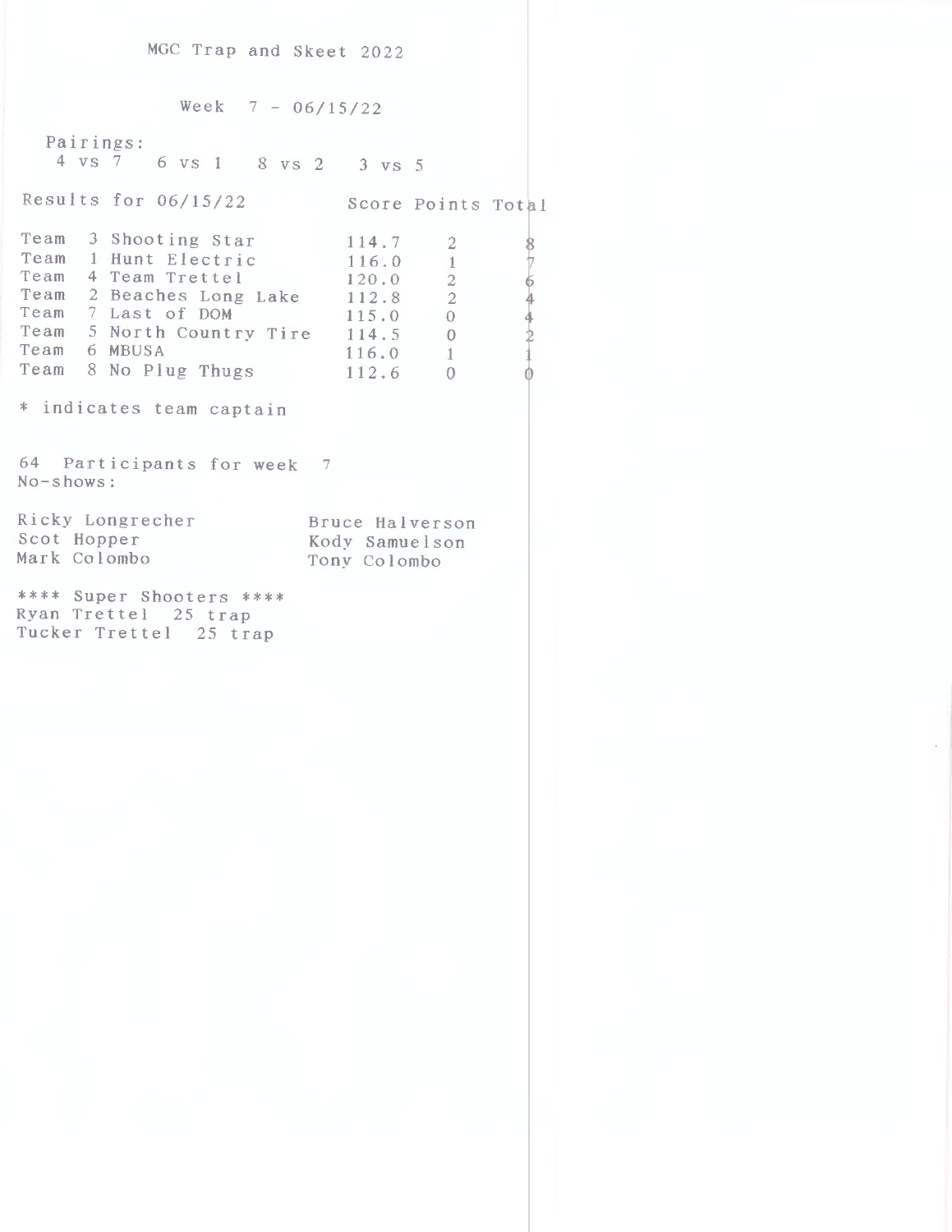## Individual Standings

| Shooter<br>John Huser<br>Tom Hylton                                                                                                                                            | 168<br>161                                                                | 97<br>93                                                       | 71<br>68                                                       | Total Trp Skt Ov-Avg T-Avg S-Avg Rnds 25's Team | 24.00 24.25 23.67<br>23.00 23.25 22.67                                                                                                                                                                                              | 7<br>$\tau$                                         | $\mathcal{F}$<br>$\mathbf{1}$ | MBUSA<br>Beaches Long Lak                                                                                                                                                      |
|--------------------------------------------------------------------------------------------------------------------------------------------------------------------------------|---------------------------------------------------------------------------|----------------------------------------------------------------|----------------------------------------------------------------|-------------------------------------------------|-------------------------------------------------------------------------------------------------------------------------------------------------------------------------------------------------------------------------------------|-----------------------------------------------------|-------------------------------|--------------------------------------------------------------------------------------------------------------------------------------------------------------------------------|
| e<br>Scott Marksuon<br>Zach Stibbe<br>Ryan Trettel<br>Mark Parrish<br>Matt Laidlaw<br>Bill Ronne<br>Jeff Price<br>Jim Vaughn<br>Richard C Blaido<br>Chad Price<br>Scott Hylton | 155<br>154<br>153<br>153<br>152<br>152<br>150<br>150<br>150<br>150<br>148 | 94<br>87<br>94<br>89<br>95<br>86<br>88<br>92<br>87<br>85<br>86 | 61<br>67<br>59<br>64<br>57<br>66<br>62<br>58<br>63<br>65<br>62 |                                                 | 22.14 23.50 20.33<br>22.00 21.75 22.33<br>21.86 23.50 19.67<br>21.86 22.25 21.33<br>21.71 23.75 19.00<br>21.71 21.50 22.00<br>21.43 22.00 20.67<br>21.43 23.00 19.33<br>21.43 21.75 21.00<br>21.43 21.25 21.67<br>21.14 21.50 20.67 | 7<br>7<br>7<br>7<br>7<br>7<br>7<br>7<br>7<br>7<br>7 | $\overline{2}$                | Shooting Star<br>Team Trettel<br>Team Trettel<br>Shooting Star<br>Hunt Electric<br>Hunt Electric<br>Shooting Star<br>MBUSA<br>Last of DOM<br>Shooting Star<br>Beaches Long Lak |
| e<br>Eric Wahl<br>Kent Stepan<br>Tucker Trettel<br>Nick Grone<br>Jay Brodersen<br>Jesse Hylton<br>e                                                                            | 148<br>145<br>145<br>142<br>142<br>142                                    | 86<br>76<br>84<br>94<br>85<br>82                               | 62<br>69<br>61<br>48<br>57<br>60                               |                                                 | 21.14 21.50 20.67<br>20.71 19.00 23.00<br>20.71 21.00 20.33<br>20.29 23.50 16.00<br>20.29 21.25 19.00<br>20.29 20.50 20.00                                                                                                          | $\tau$<br>$\overline{7}$<br>7<br>7<br>7<br>7        | $\mathbf{1}$<br>$\mathbb{I}$  | MBUSA<br>Last of DOM<br>Team Trettel<br>Team Trettel<br>Hunt Electric<br>Beaches Long Lak                                                                                      |
| Rich Blaido<br>Stu Beach                                                                                                                                                       | 140<br>137                                                                | 83<br>86                                                       | 57<br>51                                                       |                                                 | 20.00 20.75 19.00<br>19.57 21.50 17.00                                                                                                                                                                                              | 7<br>$\overline{7}$                                 |                               | Last of DOM<br>Beaches Long Lak                                                                                                                                                |
| e<br>Jay Nordquist<br>Jimmy Vaughn<br>Bob Welch<br>John Baadsgaard                                                                                                             | 136<br>135<br>134<br>134                                                  | 91<br>91<br>85<br>83                                           | 45<br>44<br>49<br>51                                           |                                                 | 19.43 22.75 15.00<br>19.29 22.75 14.67<br>19.14 21.25 16.33<br>19.14 20.75 17.00                                                                                                                                                    | 7<br>$\overline{7}$<br>7<br>7                       | $\mathbf{1}$                  | Hunt Electric<br>MBUSA<br>Shooting Star<br>North Country Ti                                                                                                                    |
| re<br>Brian Norman<br>re                                                                                                                                                       | 134                                                                       | 90                                                             | 44                                                             |                                                 | 19.14 22.50 14.67                                                                                                                                                                                                                   | 7                                                   | $\mathbf{1}$                  | North Country Ti                                                                                                                                                               |
| Jeff Hanson<br>Pat Hylton                                                                                                                                                      | 132<br>132                                                                | 85<br>87                                                       | 47<br>45                                                       |                                                 | 18.86 21.25 15.67<br>22.00 21.75 22.50                                                                                                                                                                                              | 7<br>6                                              |                               | Shooting Star<br>Beaches Long Lak                                                                                                                                              |
| e<br>Jason Gray<br>re                                                                                                                                                          | 132                                                                       | 84                                                             | 48                                                             |                                                 | 18.86 21.00 16.00                                                                                                                                                                                                                   | 7                                                   |                               | North Country Ti                                                                                                                                                               |
| Bruce Buchert<br>Steve Cosgrove<br>Gary Trettel<br>Nathan Nathan<br>Matt Hylton                                                                                                | 131<br>130<br>130<br>129<br>128                                           | 81<br>85<br>83<br>81<br>77                                     | 50<br>45<br>47<br>48<br>51                                     |                                                 | 18.71 20.25 16.67<br>18.57 21.25 15.00<br>18.57 20.75 15.67<br>18.43 20.25 16.00<br>18.29 19.25 17.00                                                                                                                               | 7<br>7<br>7<br>7<br>$7\phantom{.0}$                 |                               | Hunt Electric<br>Shooting Star<br>Team Trettel<br>Last of DOM<br>Beaches Long Lak                                                                                              |
| e<br>Carter Kraus<br>Max Porter<br>Jarrod Baadsgaard<br>re                                                                                                                     | 126<br>126<br>126                                                         | 71<br>82<br>74                                                 | 55<br>44<br>52                                                 |                                                 | 18.00 17.75 18.33<br>18.00 20.50 14.67<br>18.00 18.50 17.33                                                                                                                                                                         | 7<br>7<br>7                                         |                               | Last of DOM<br>No Plug Thugs<br>North Country Ti                                                                                                                               |
| Jim Riley<br>re                                                                                                                                                                | 124                                                                       | 68                                                             | 56                                                             |                                                 | 17.71 17.00 18.67                                                                                                                                                                                                                   | 7                                                   |                               | North Country Ti                                                                                                                                                               |
| Tom Andrzejewski<br>Dylan Kleinsasser                                                                                                                                          | 122<br>122                                                                | 72<br>74                                                       | 50<br>48                                                       |                                                 | 17.43 18.00 16.67<br>17.43 18.50 16.00                                                                                                                                                                                              | 7<br>7                                              |                               | Hunt Electric<br>North Country Ti                                                                                                                                              |
| re<br>Kevin Almendinger<br>Drew Gilgosch<br>Russ Trettel<br>Charles Porter<br>Karen Almendinger                                                                                | 120<br>112<br>111<br>109<br>107                                           | 60<br>80<br>67<br>74<br>76                                     | 60<br>32<br>44<br>35<br>31                                     |                                                 | 17.14 15.00 20.00<br>16.00 20.00 10.67<br>15.86 16.75 14.67<br>15.57 18.50 11.67<br>15.29 19.00 10.33                                                                                                                               | 7<br>7<br>7<br>7<br>7                               |                               | Hunt Electric<br>Team Trettel<br>Team Trettel<br>No Plug Thugs<br>Hunt Electric                                                                                                |